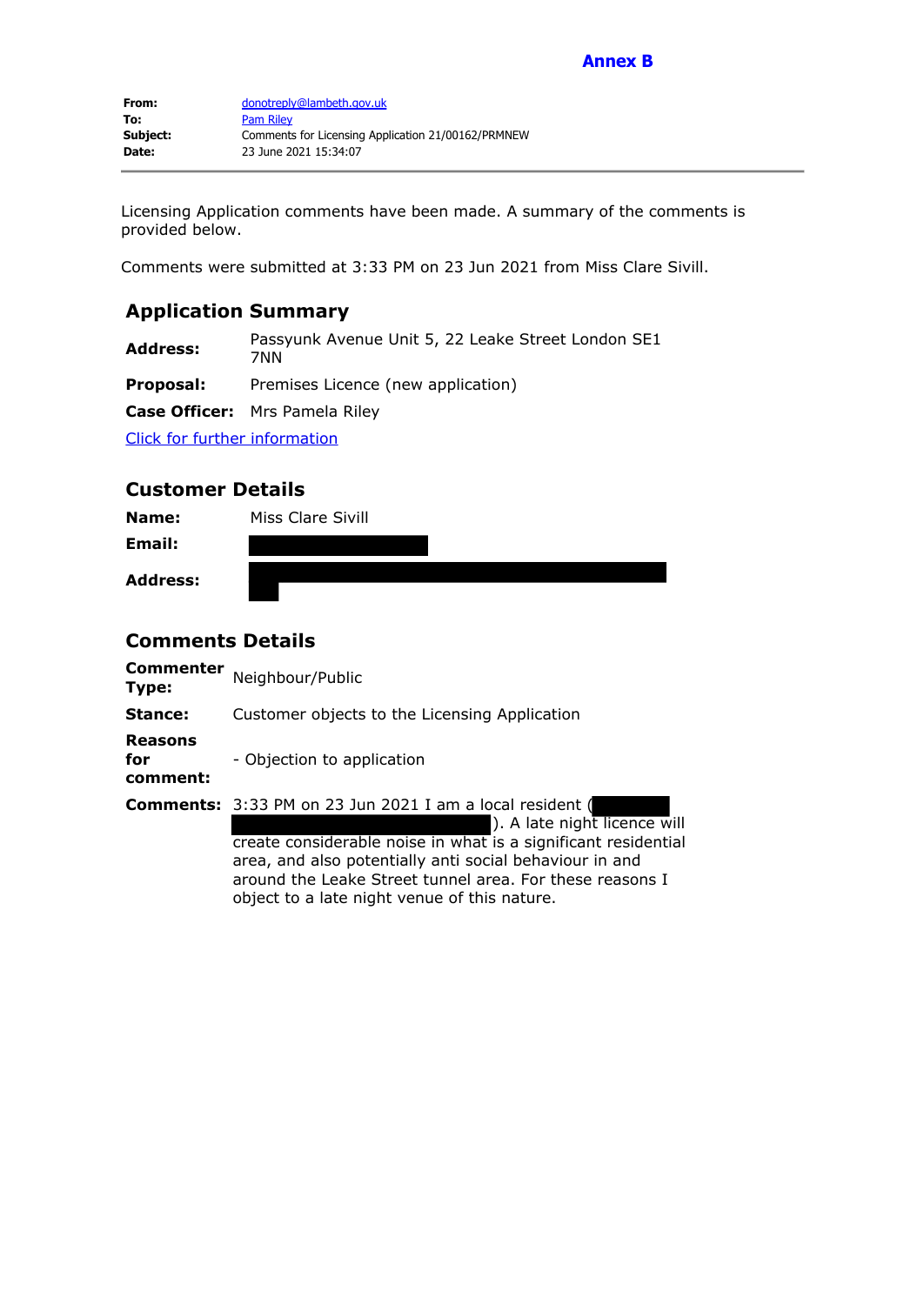

Hi Pam,

Please see below comments in relation to your application - 21/00162/PRMNEW

Kind regards,

Tom Dunn Licensing Officer London Borough of Lambeth Public Protection and Regulatory Services Resident Services Lambeth Council 3<sup>rd</sup> Floor Civic Centre 6 Brixton Hill London, SW2 1EG

Phone: 020 7926 1866 Email: tdunn@lambeth gov uk Website: http://www lambeth gov uk/licensing/

## **Items by post should be sent to** London Borough of Lambeth, Public Protection, PO Box 734, Winchester SO23 5DG

**Items for courier or hand delivery should be delivered to:**<br>London Borough of Lambeth, Public Protection, Civic Centre, 6 Brixton Hill, LONDON, SW2 1EG



**Public Access** - for information on current licences and new applications please use the following link http://planning lambeth gov uk/onlineapplications/search do?action=simple&searchType=LicencingApplication We are working with our partners to build a #BetterLambeth - find out more at http://love lambeth gov uk/better

**From:** William Naylor <WNaylor@lambeth gov uk> **On Behalf Of** XHREPlanningTechSupport **Sent:** 09 July 2021 14:18 **To:** Licensing <XDESLICENSE@lambeth gov uk> **Subject:** FW: Comment on Planning Application Reference 21/00162/PRMNEW

**From:** Steve McGinley **Sent:** 09 July 2021 08:36 **To: Subject:** Re: Comment on Planning Application Reference 21/00162/PRMNEW

CAUTION This email originated from outside of the organization. Do not click links or open attachments unless you recognize the sender and know the content is safe.

Hello

Thank you for your email.

Here is a screenshot of the planning application on which I wished to comment - this has the reference number I quoted below:

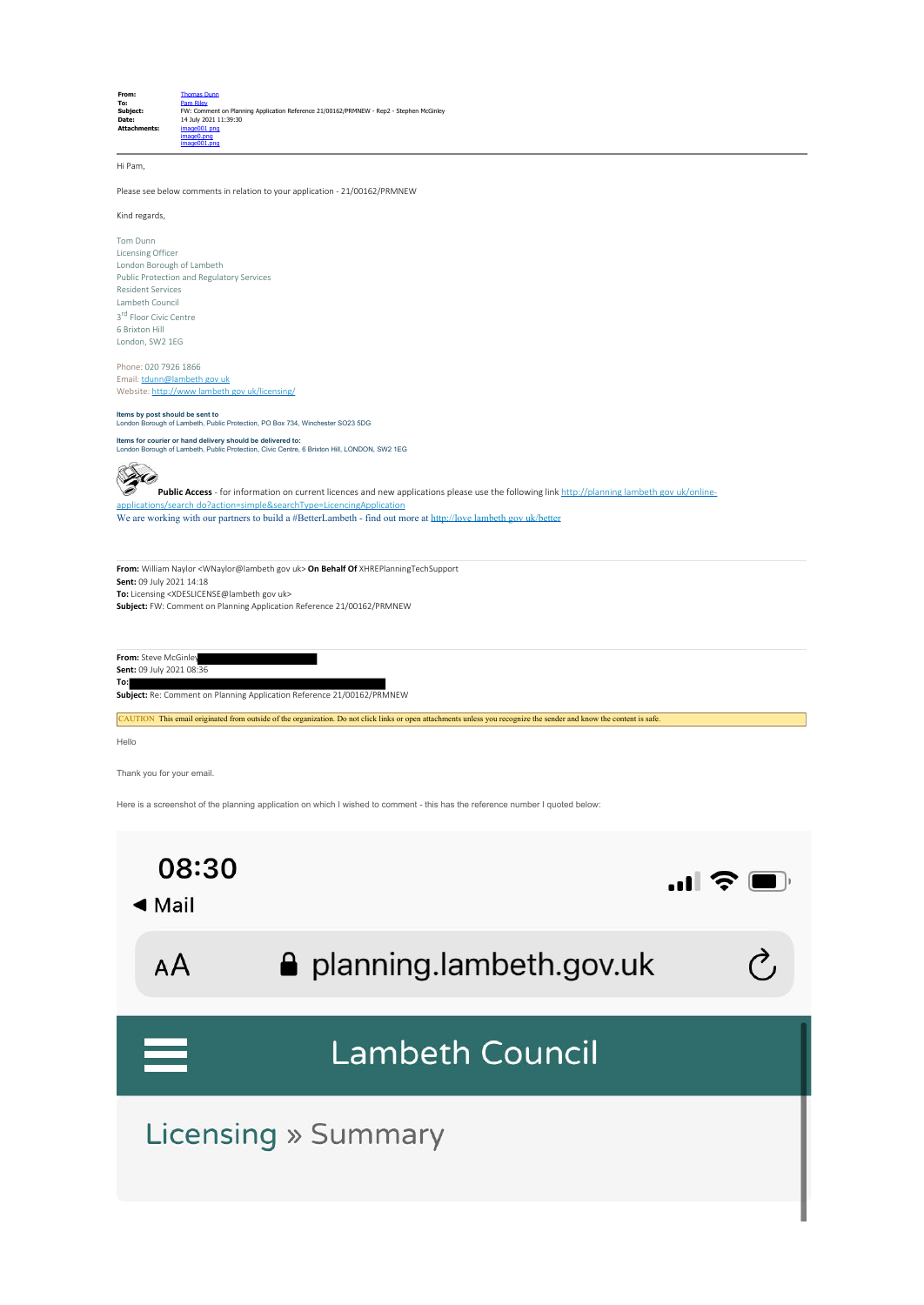# 21/00162/PRMNEW | Premises Licence (new a...



| Reference            | 21/00162/PRMNEW                                                  |
|----------------------|------------------------------------------------------------------|
| Type                 | <b>New</b>                                                       |
| Category             | <b>Premises Licence (new</b><br>application)                     |
| <b>Status</b>        | <b>Pending Decision</b>                                          |
| Applicant            | <b>Liberty Cheesesteak LS Ltd</b>                                |
| <b>Trading Name</b>  | Passyunk Avenue                                                  |
| <b>Address</b>       | Passyunk Avenue Unit 5, 22<br><b>Leake Street London SE1 7NN</b> |
| <b>Issue Date</b>    | <b>Not Available</b>                                             |
| <b>Expiry Date</b>   | <b>Not Available</b>                                             |
| <b>Received Date</b> | Mon 07 Jun 2021                                                  |
| Case Officer         | Mrs Pamela Riley                                                 |
|                      | ليل<br>$\Box$                                                    |
|                      |                                                                  |

The above application details appear to be published on Lambeth Council's website here: https://planning lambeth gov uk/online-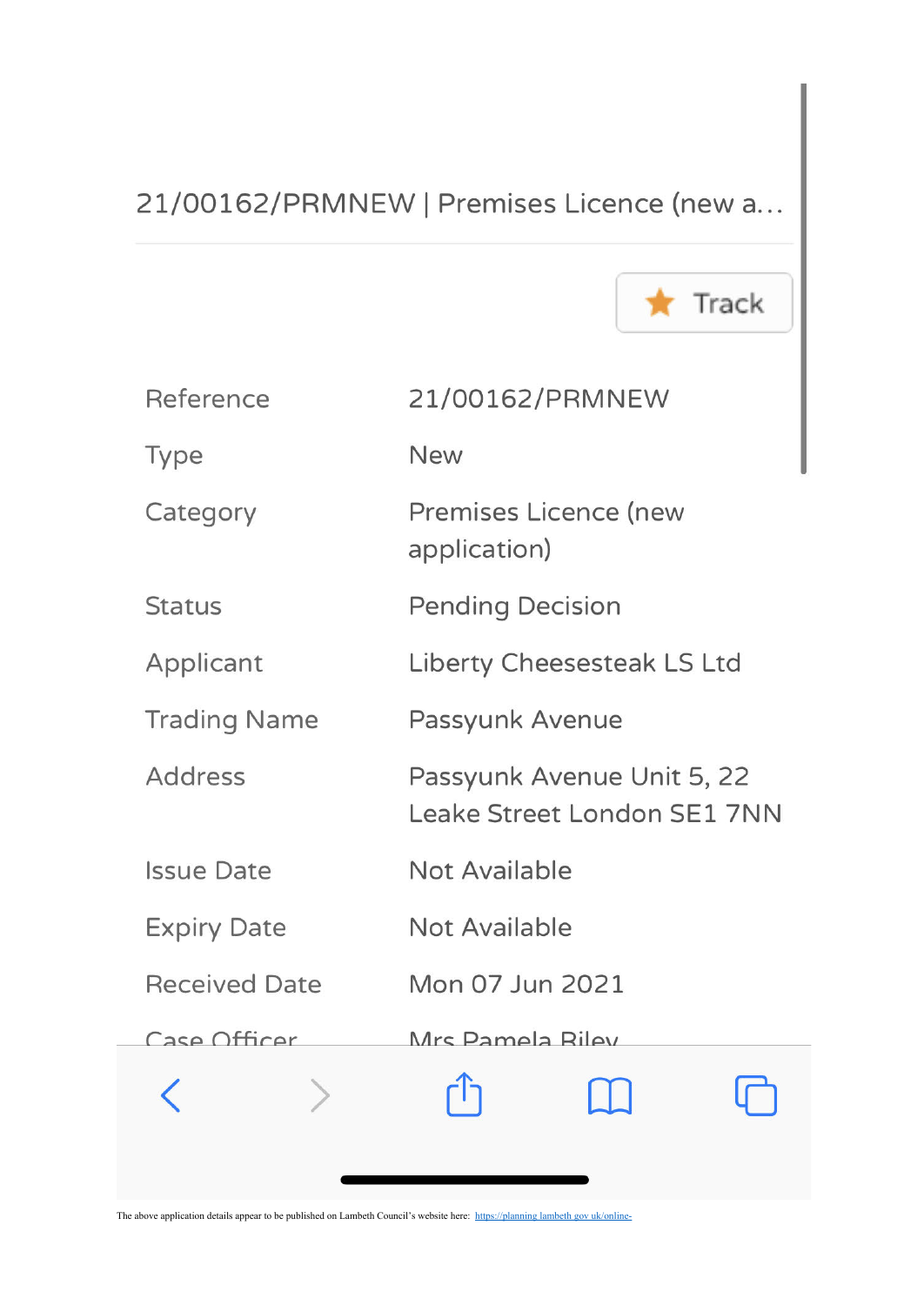applications/licencingApplicationDetails do?activeTab=summary&keyVal=QUC9SPBOHR400

Kind regards

#### **Stephen**

Sent from my iPhone

On 8 Jul 2021, at 23:36, XHREPlanningTechSupport <PlanningTechSupport@lambeth gov uk> wrote:

Dear Stephen The reference seems to have an error Please check for the right ref as I seem not to find any such application

Regards, Sulaiman

From: Leah Burtenshaw (Capita External Contractor) <LBurtenshaw@lambeth gov uk> On Behalf Of Planning Sent: 08 July 2021 11:02 To: XHREPlanningTechSupport <PlanningTechSupport@lambeth gov uk> Subject: FW: Comment on Planning Application Reference 21/00162/PRMNEW

**Good Morning** 

Please see email below which requires your attention

Kind regards

**Leah Burtenshaw Customer Services Officer Resident Services** London Borough of Lambeth Tel:02079261000 Website: www lambeth gov uk

From: Steve McGinley < Sent: 01 July 2021 16:19 To: Planning <XHREPlanning@lambeth gov uk> Subject: Comment on Planning Application Reference 21/00162/PRMNEW

CAUTION This email originated from outside of the organization. Do not click links or open attachments unless you recognize the sender and know the content is safe.

**Dear Sirs** 

I wish to comment on the following new planning application:

### • Reference: 21/00162/PRMNEW

- · Address: Passyunk Avenue Unit 5, 22 Leake Street London SE1 7NN)
- · Case officer: Mrs Pamela Riley

I have tried to submit my comments through Lambeth Council's online planning portal but each time I press 'submit' it says that there is a system error and does not accept my comments

My details are as follows:

- $\bullet$  Title: Mr
- · First Name: Stephen
- · Surname: McGinley
- · Address
- · Telephone:
- · Email address
- · Commenter Type: Neighbour / Publio
- · Stance: Object

• Reason for comment: Object to application

- As a local resident, I object to this application on the grounds of seeking to (1) prevent public nuisance and (2) prevent crime and disorder
- . The application refers to the operation of the venue until the early hours of the morning on every day of the week and the sale and consumption of alcohol both indoors and outdoors I live in North Block County Hall, which is a residential apartment building where the windows of approximately 10 floors of residential apartments face directly on to York Road, which is the main exit from Leake Street
- . York Road will be the primary point of access to and from this venue as it contains the main connections to the public transport network and the main road where cars and private hire vehicles will pick up and drop off customers The nearest bus stops for the venue are directly outside the windows of our building and on the opposite side of the street
- . There are already multiple venues in the local area selling alcohol, including the Slug and Lettuce and All Bar One on Chicheley Street and numerous venues on the South Bank The venue named in the application will be serving alcohol well into the early hours of the morning after other venues have closed, making it a venue where people will go to drink alcohol probably having consumed a lot of alcohol earlier in the evening
- . The operation of the venue as set out in the application will result in groups of people (many of whom are likely to be in a drunken state having been permitted to drink alcohol until the early hours of the morning) coming out of Leake Street directly into the road outside our building, leading to noise, disorderly behaviour, fighting and other antisocial activities This will cause significant distress and alarm to residents in the building - it will be impossible to go out and confront anyone causing noise or trouble late at night and result in increased pressure on the police to come and deal with any nuisance or disturbances
- . If the applicants want to operate a late night drinking and music venue, they should find another location where the primary access and exit route is not immediately by a residential apartment building I urge the council to reject this application or at the very least restrict the hours of operation of this venue

My comments are as follows: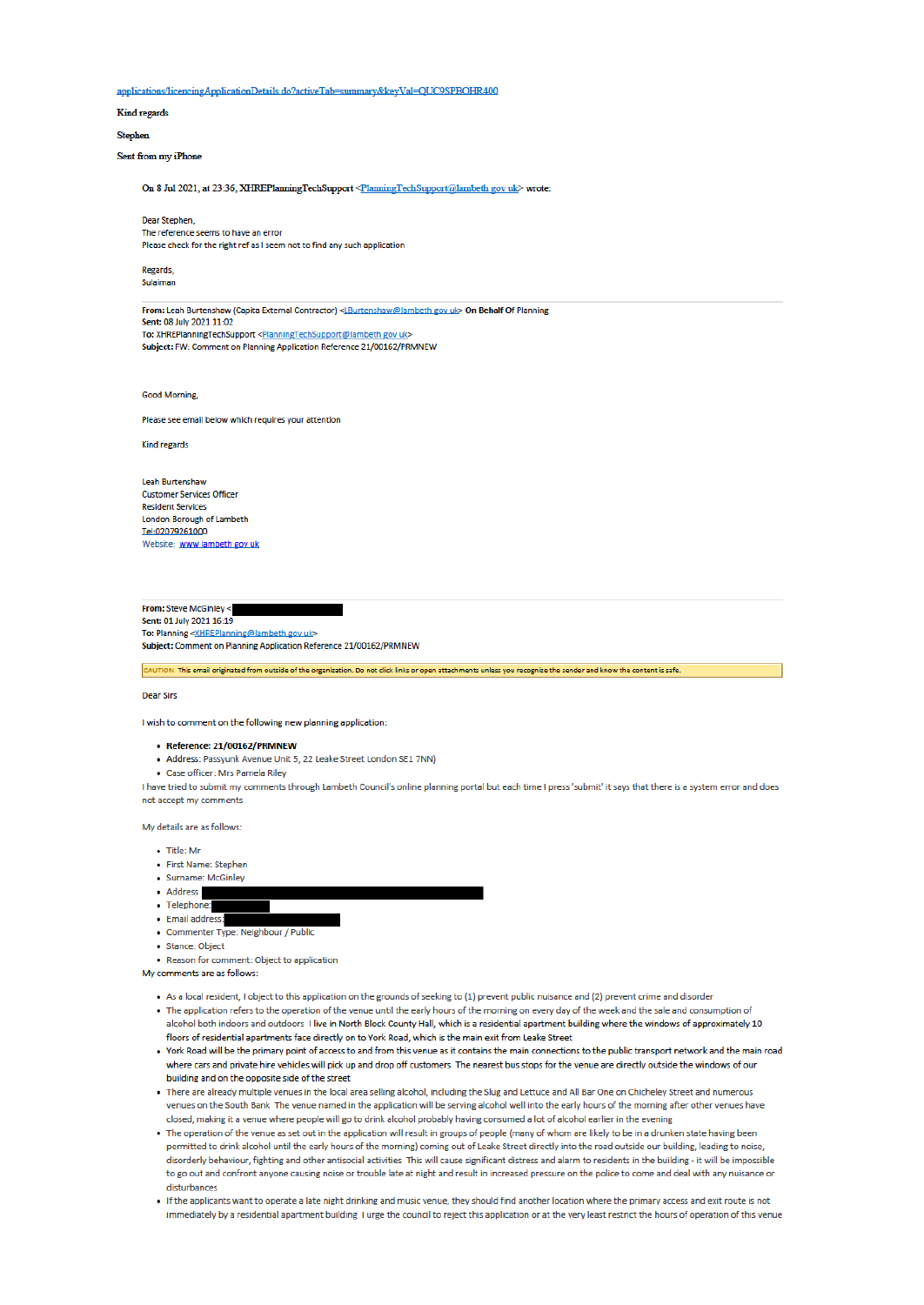so that it must close by no later than 11pm Monday to Saturday and 10 30pm on Sunday, given that it is likely that it will take around 30 minutes for the venue's customers to disperse from the area after the venue closes The idea of a venue in this location serving alcohol until the early hours of the morning every night is totally inappropriate

The following photo taken immediately outside our building on York Road shows how close Leake Street is to our building (Leake Street is the street behind the red car in the photo - this is the point which almost all customers will use to enter and exit the venue directly on the other side of the road from our building):



Please let me know if you need any further information

Kind regards

Stephen McGinley

Disclaimers apply - full details at www lambeth gov uk/email-disclaimer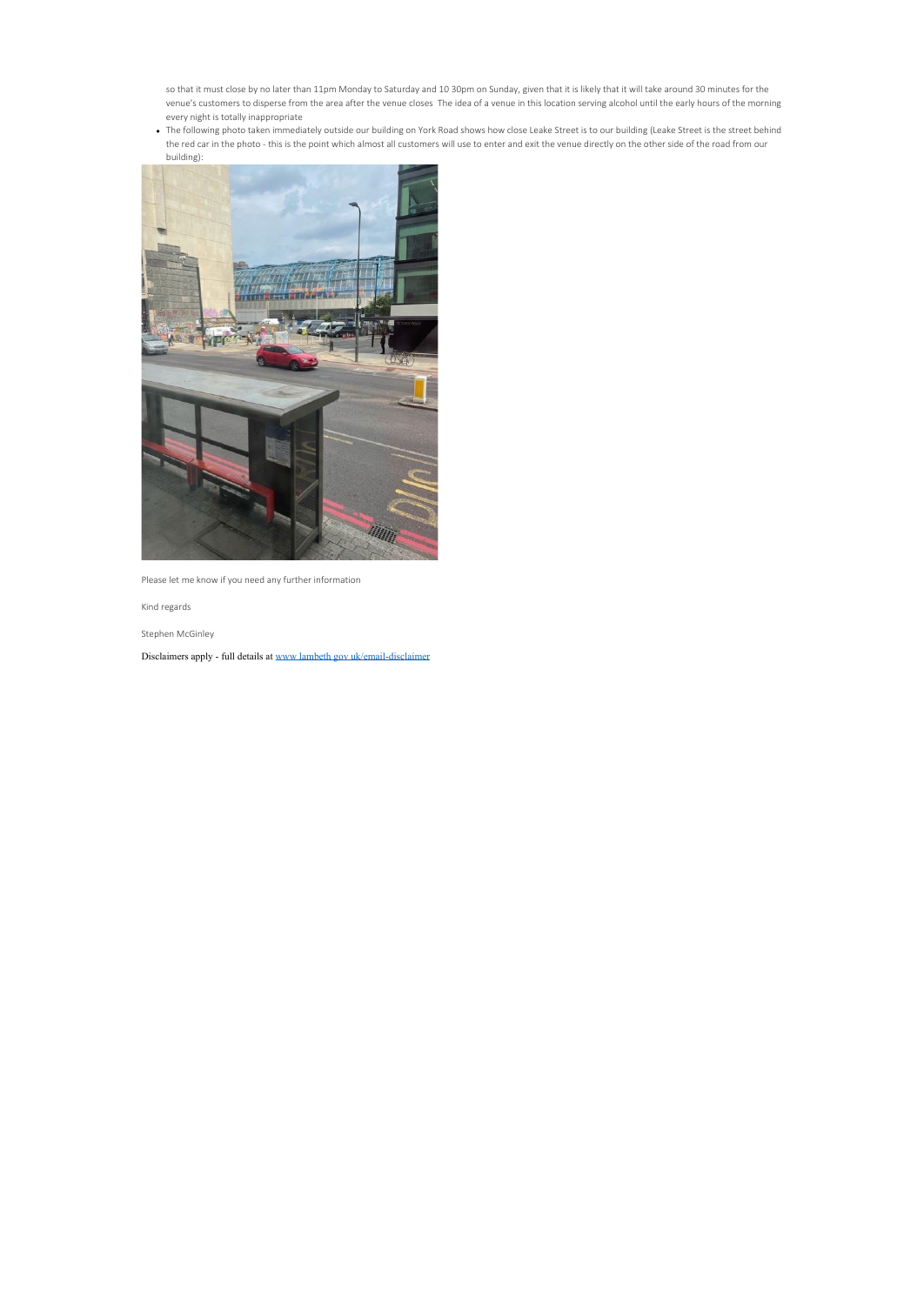FYA -----Original Message----- From: Henrietta Voake Sent: 04 July 2021 12:00 To: Licensing <XDESLICENSE@lambeth.gov.uk> Subject: 21/00162/PRMNEW. Liberty Cheesecake LS Ltd

CAUTION: This email originated from outside of the organization. Do not click links or open attachments unless you recognize the sender and know the content is safe.

To Mrs Pamela Riley Case officer Premises licence application Unit 5 22 Leake Street

Dear Ms Riley,

I live at and and and  $\Box$  I am concerned by the above application to serve alcohol at the premises until 1 am Monday to Thursday, until 2 am Fridays and Saturdays and until midnight on Sundays.

The entrance to the premises is not contained within the interior of Leake Street Tunnel but faces out toward York Road and is only a few steps away from the Square . County Hall Apartments is a residential apartment complex of nearly 600 flats. Many of us have bedrooms facing onto York Road and/or onto Forum Magnum Square. We will be directly impacted by any late night activity at the premises. The serving of alcohol inside and outside of the premises is likely to be a problem for residents.

Patrons of the venue will be leaving the premises in the small hours of the morning, some of them inevitably under the influence of the alcohol they will have consumed. Forum Magnum Square is a likely area for them to pass through on their way home and/or congregate in after the venue has closed. Residents are already impacted from time to time by casual drunks passing through and/ or hanging out in the area in the early hours. During the early morning hours background noise subsides, voices echo through the Square and wake up the residents. I have been woken up on several occasions by small groups of people talking in the Square in the early hours. The nuisance is caused even when the behaviour is not obviously drunken or unruly.

Regular late operating hours at the premises will become known and attract customers looking for alcohol after the pubs have closed. This is likely to lead to increased levels of nuisance for residents.

Residents need their sleep in order to be in a fit state to work at their jobs and/or studies the next day. Lack of sleep may lead to longer term health problems both physical and mental. Children living in the apartments are also at risk of being negatively affected.

There are also risks of antisocial behaviour from late night drinking and damage to property.

Please take these concerns into consideration.

Sincerely

Henrietta Voake